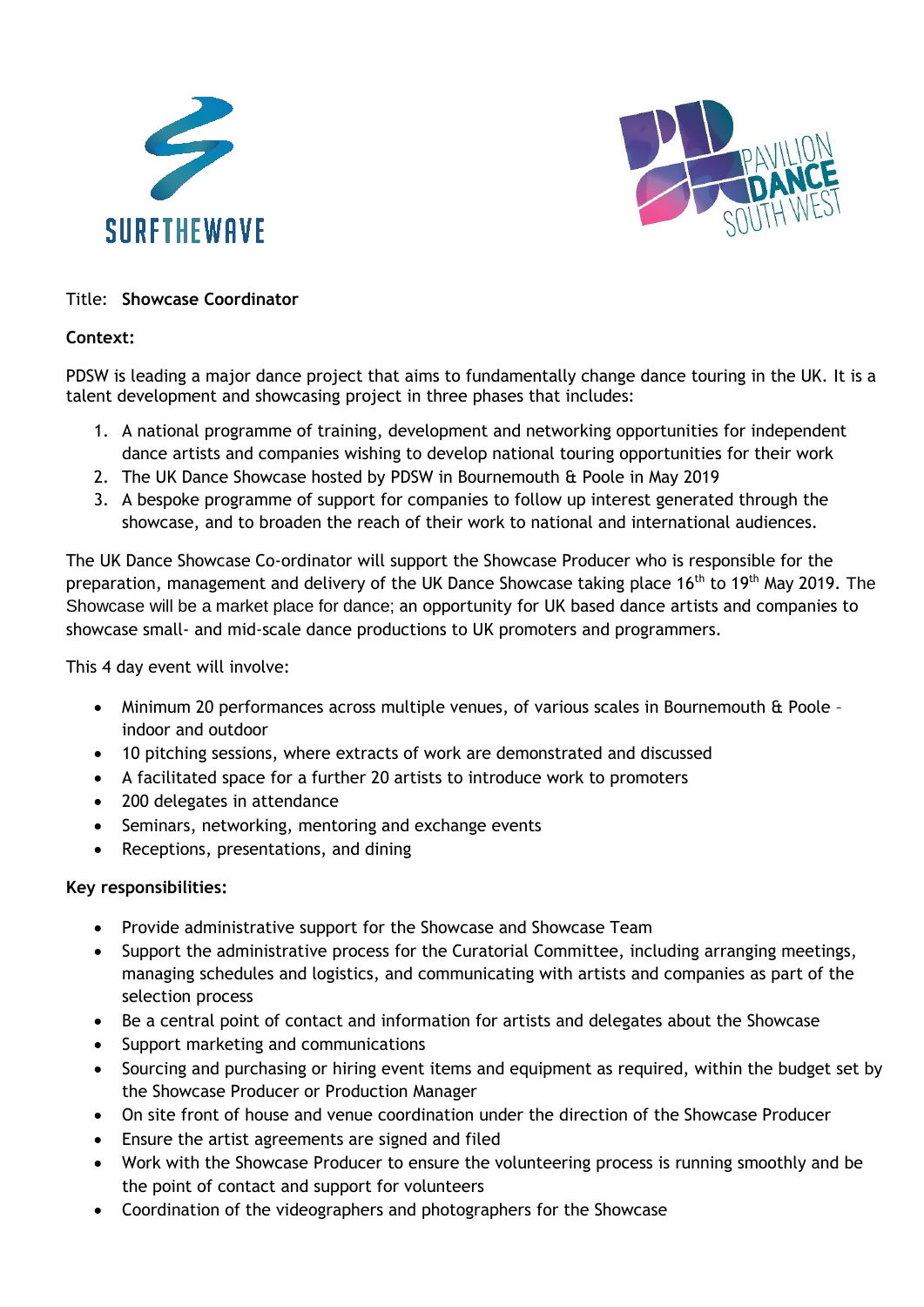- Catering, accommodation and transport administration for artists, companies and delegates attending the showcase
- Provide support as required to the STW Project Team to ensure the smooth delivery of the Showcase and related activity within the project plan and timescale.
- Work with the STW Project team to ensure evaluative material is collected and data recorded
- Get to know the wider PDSW team and attend all staff events whenever possible, liaising with staff when needed and collaborating whenever the opportunity arises

## **Other**

- Be a great ambassador for PDSW, Surf The Wave and the UK Dance Showcase
- Be aware of, and actively implement PDSW's policies with regard to, for example, Equal Opportunities, Child Safeguarding and Diversity
- Attend staff and other relevant meetings and participate in training and other forms of staff development and be available to work at evenings, weekends and bank holidays when necessary
- Undertake any other duties commensurate with the post as directed by your line manager

| Line managed by:      | Surf the Wave Showcase Producer                                                                                                            |
|-----------------------|--------------------------------------------------------------------------------------------------------------------------------------------|
| Working closely with: | Surf The Wave Project Producer<br>Surf The Wave Project Administrator<br>Surf The Wave Project Director<br>Surf The Wave Marketing Manager |
| Salary:               | £18,000 per annum                                                                                                                          |
| Terms:                | Full time, fixed term to 28 <sup>th</sup> June 2019                                                                                        |
| Base:                 | Pavilion Dance or another office in Bournemouth                                                                                            |

#### **Person Specification:**

#### **Essential**

- Experience of working in business or the arts as an administrator or co-ordinator role
- Experienced in supporting projects or events
- Experience of working within a team
- Experience of monitoring budgets
- Experience of setting up and maintaining systems and processes to ensure the smooth running of a project or programme of activity

#### **Desirable**

- Experience of supporting events such as exhibitions, festivals or platforms
- Knowledge of project management systems, including online systems such as Google Drive, Slack etc.
- A good knowledge of the dance sector